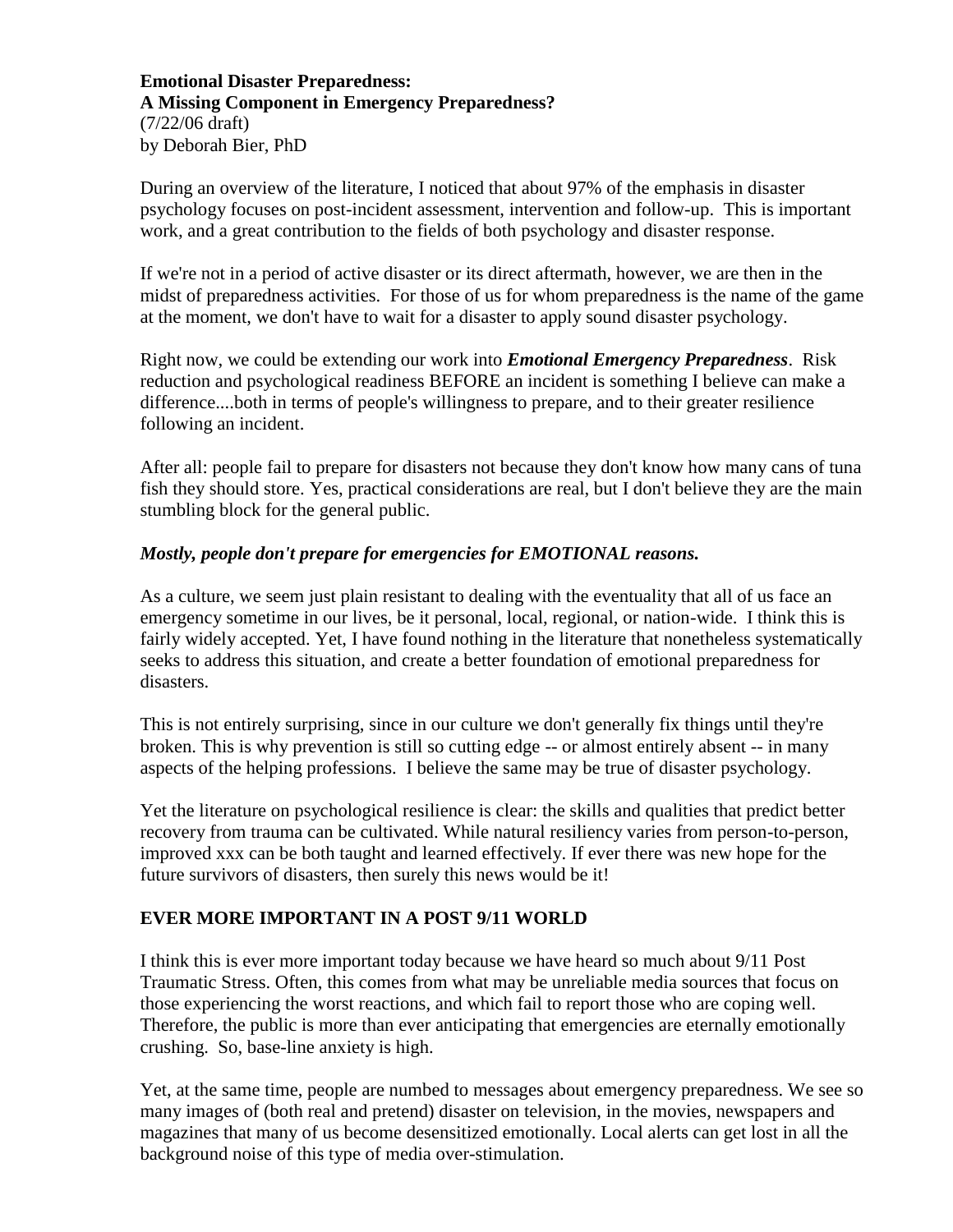It's important to diffuse this situation with some solid psychological tools. Otherwise, we will be forever Sisyphus pushing that rock uphill, trying to coach people into better preparedness, yet being eternally blocked by the emotionally-drive obstacles in the way.

To make some strides here, and I introduce what I'll call the foundational activities of Emotional Disaster Preparedness. As a group, they focus on building RESILIENCE, INFORMATION and EMPOWERMENT.

## **8 FOUNDATIONAL ACTIVITIES OF EMOTIONAL DISASTER PREPAREDNESS**

These foundational activities can be deliberately interwoven into all aspects of emergency preparedness training and educational programs. They apply to both the general public, as well as to teaching disaster professionals and trained volunteers. Each of these activities will help speak to the emotional underpinnings of all-hazards planning -- none are specific to any particular type of emergency.

**1. NORMAL ANTICIPATION.** Name and talk about the natural range of feelings people are likely to experience when they think about the possibility of an emergency. These are often, "I feel overwhelmed...I'm afraid I won't know what to do...that I'll freeze/panic...I don't think I'll be able to cope..." This can help start to bring "the elephant in the room" into view.

**2. REDUCE ANXIETY.** Discuss GOOD approaches to reducing anxiety (e.g., keep informed from credible sources, get busy preparing, talk with others for support). Emphasize reducing anxious anticipation and inability to cope through good preparedness. Educate that talking about preparedness for potential emergencies will *decrease* anxiety or panic. Remember: research supports that solid information is the antidote to panic, not its cause. Affirm that a *lack* of well-grounded information actually *increases* anxiety.

**3. WHEN TO WORRY.** People are often afraid that once they starting thinking about emergencies, they will get pulled down in a morass of fear and terror. Discuss *unusual* or *abnormal* responses to anticipatory emergencies (e.g., persistent disturbance in sleeping, eating, working, presence of suicidality, episodes of violence, increased drug/alcohol dependence to manage feelings, growing depression, panic attacks, or inability to carry out normal tasks of daily living). Discuss who is most at risk for these problems (i.e., not most people). Talk about different types of professional help available within the community for that group of people who do experience these types of difficulties.

**4. NORMALIZE POST-DISASTER EMOTIONS.** It is very common to experience a state of shock, confusion, numbness, anger and/or helplessness following an emergency. It is vital to start to discuss this range of normal reactions BEFORE disaster strikes. Knowing that feeling bad -- even VERY bad -- for a period of time is not abnormal or a sign of mental illness helps people become more comfortable engaging in emergency planning discussions. Emphasize that those experiencing this normal range of emotions can still receive help and support. Affirm that people usually do feel better over time.

**5. WHAT RECOVERY IS LIKE.** Talk about what happens emotionally to MOST people following a disaster (they recover with time, and experience little or no lasting emotional damage). This information can be reassuring both before and after a disaster, creating (hopefully, self-fulfilling) expectations for a positive emotional outcome (e.g., "I know over time, things will get better...most people come through and recover; I know I will, too."). Affirm the strength and resilience of the human psyche through personal experience, citing of research, and telling of stories.